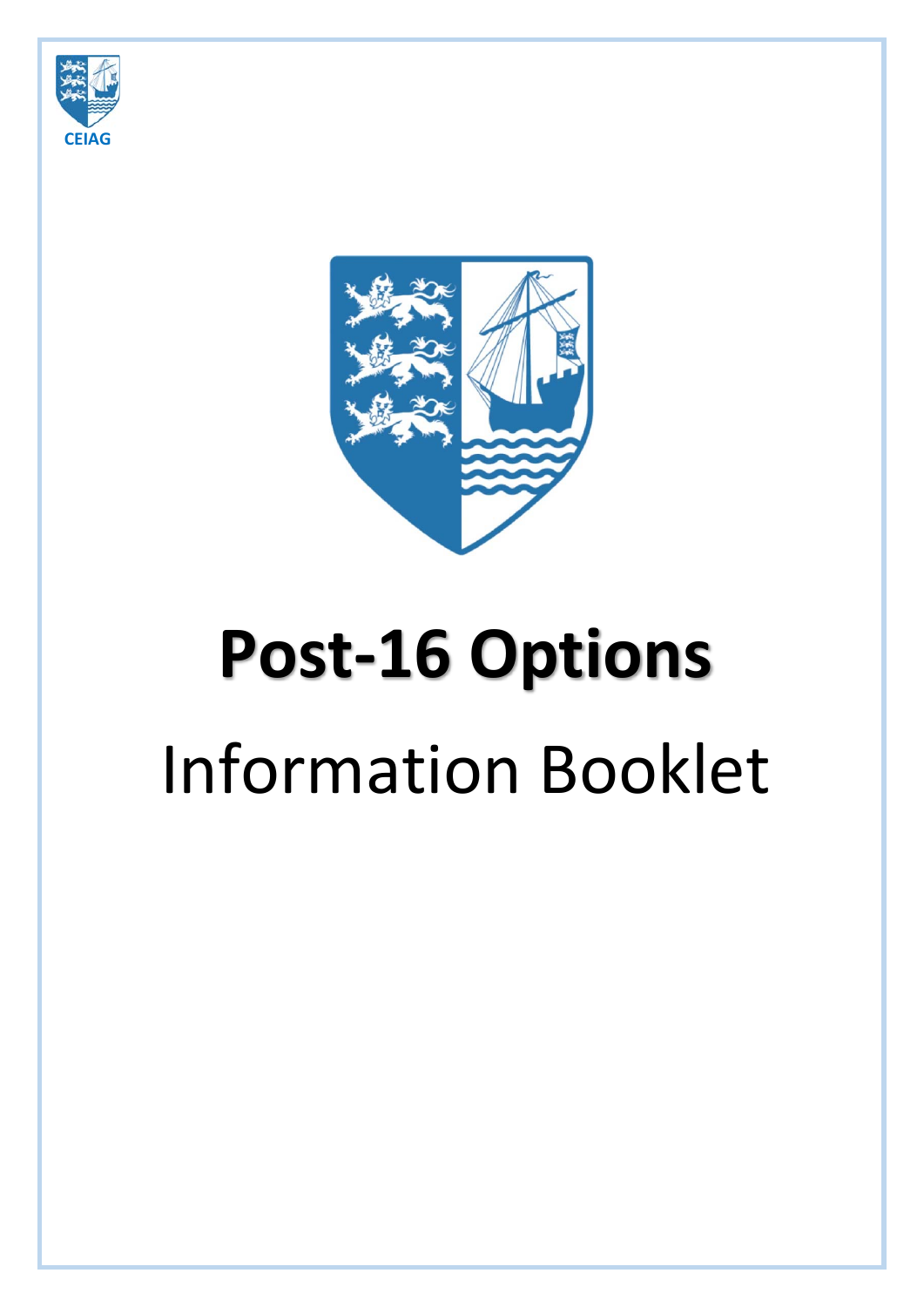

### Post‐16 Education – What are my options?

Since 2013, the Raising of the Participation Age law has stated that young people must be in some form of 'education or training' until they are 18. This can include:

Full-Time Study – this could be a qualification taken at a sixth form, college or training provider, totalling 540 hours of learning time per year, or around 18 hours per week.

**Apprenticeships** – this involves working for an employer while studying for a qualification as part of your training. Usually, work makes up 80% of an apprenticeship and at least 20% (or one day a week) should be dedicated to studying.

**Traineeships** – this is an option for students who would like to do an apprenticeship but may not have the experience, skills or qualifications to do so yet. Traineeships can last up to six months and involve a work placement, Maths and English qualifications and support with finding an apprenticeship.

Part-Time Study with Employment or Volunteering – this could be working in a full-time job (classed as any work that takes place over more than two months and is over 20 hours per week) or volunteering (again, over 20 hours per week) while studying part‐time at a college or training provider (totalling 280 hours of learning per year).



### **How do I pay for post‐16 education and training?**

Education and training in the UK are free for young people until they turn 19. In addition, there is a **16‐ 19 Bursary Fund** to help students from low income families pay for things like transport, food and stationery, which can be accessed at any sixth form, college or training provider you attend after Year 11 ‐ www.gov.uk/1619‐bursary‐fund

If you receive financial benefits from the government, such as **Tax Credits** or **Child Benefit**, it is important that you are aware of how these can be affected once your child leaves school. If your child is in full‐time education, such as sixth form or college, your benefits will remain the same but if your child progresses into paid employment or an apprenticeship, they will no longer be considered your dependant and your benefits for them will stop. More information can be found via the **Gingerbread** website: https://www.gingerbread.org.uk/information/benefits‐tax‐credits‐and‐universal‐credit/money‐when‐your‐child‐turns‐16/

Many organisations also have their own financial support for students, so check first!

### **Useful Links:**

https://www.gov.uk/know‐when‐you‐can‐leave‐school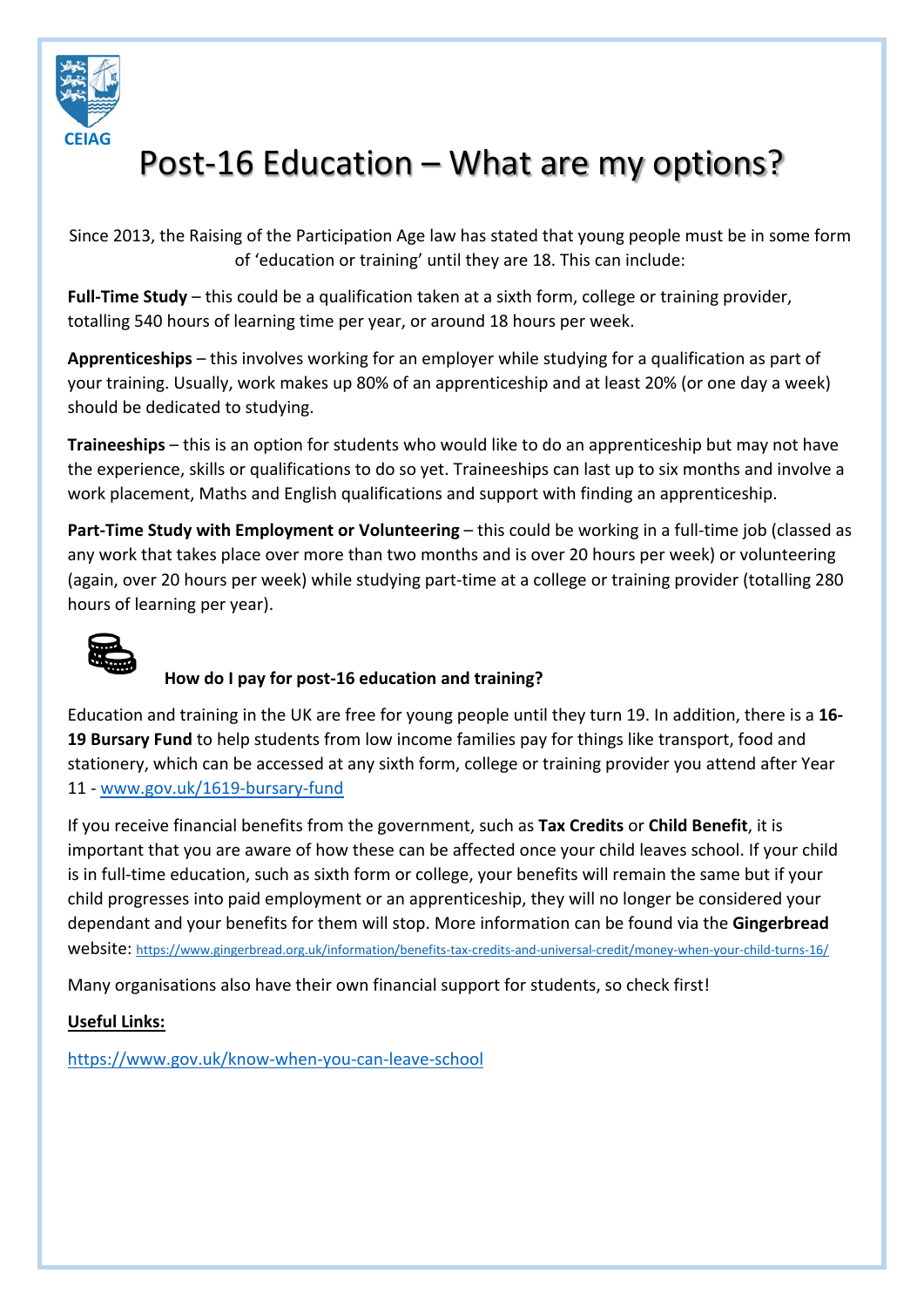

### **CEIAG**  Sixth Form Colleges

Sixth form colleges typically focus on A‐Level (Advanced Level) qualifications – two‐year courses that end in an overall examination and a grade from A\*‐E, with a similar structure to GCSEs but looking at the subject in a lot more depth. Students can study:

**Traditional A‐Levels** – Subjects like **Biology, Chemistry, Physics, English Literature, English Language, Mathematics, Geography, History, Languages, Religious Education, Music, Art** 

**Alternative A‐Levels** – Subjects like **Photography, Law, Sociology, Psychology, Business Studies, Film Studies, Media Studies, Economics, Politics, Sports Science** 

**BTEC L3 Diplomas** – Some sixth form colleges offer BTEC qualifications that can be taken alongside A‐ Levels. These are usually made up of a number of separate modules and include practical assessments and coursework, as well as exams. Subjects can include **Health and Social Care, Applied Science, Travel and Tourism and Engineering.** Some sixth forms also offer **Level 2 courses** – check the prospectus for details – Plume College offers a Level 2 Employability and Work Skills course.

Students studying A‐Levels usually select three or four subjects (depending on their GCSE grades) that they want to study at sixth form and if they study four, can choose to drop one subject after their first year of sixth form. Students can also choose to study a one‐year AS Level qualification, which is worth 40% of an A‐Level. Sixth form colleges also offer something called the Extended Project Qualification (EPQ), an independent project that can provide students with UCAS points to put towards university.

**Entry Requirements** – Most sixth form colleges usually ask students to have 5 GCSEs at Grade 4/C or above but make sure that you do your research, as some courses, such as A‐Level Maths, Physics, Biology and Chemistry, require students to achieve a Grade 6 at GCSE in order to demonstrate their deeper understanding of the subject.

#### **Some Local Options:**

Plume Academy ‐ https://www.plume.essex.sch.uk/ Colchester Sixth Form College ‐ https://www.colchsfc.ac.uk/ Chelmsford county high School for girls ‐ http://www.cchs.co.uk/ King Edward VI Grammar School ‐ http://www.kegs.org.uk/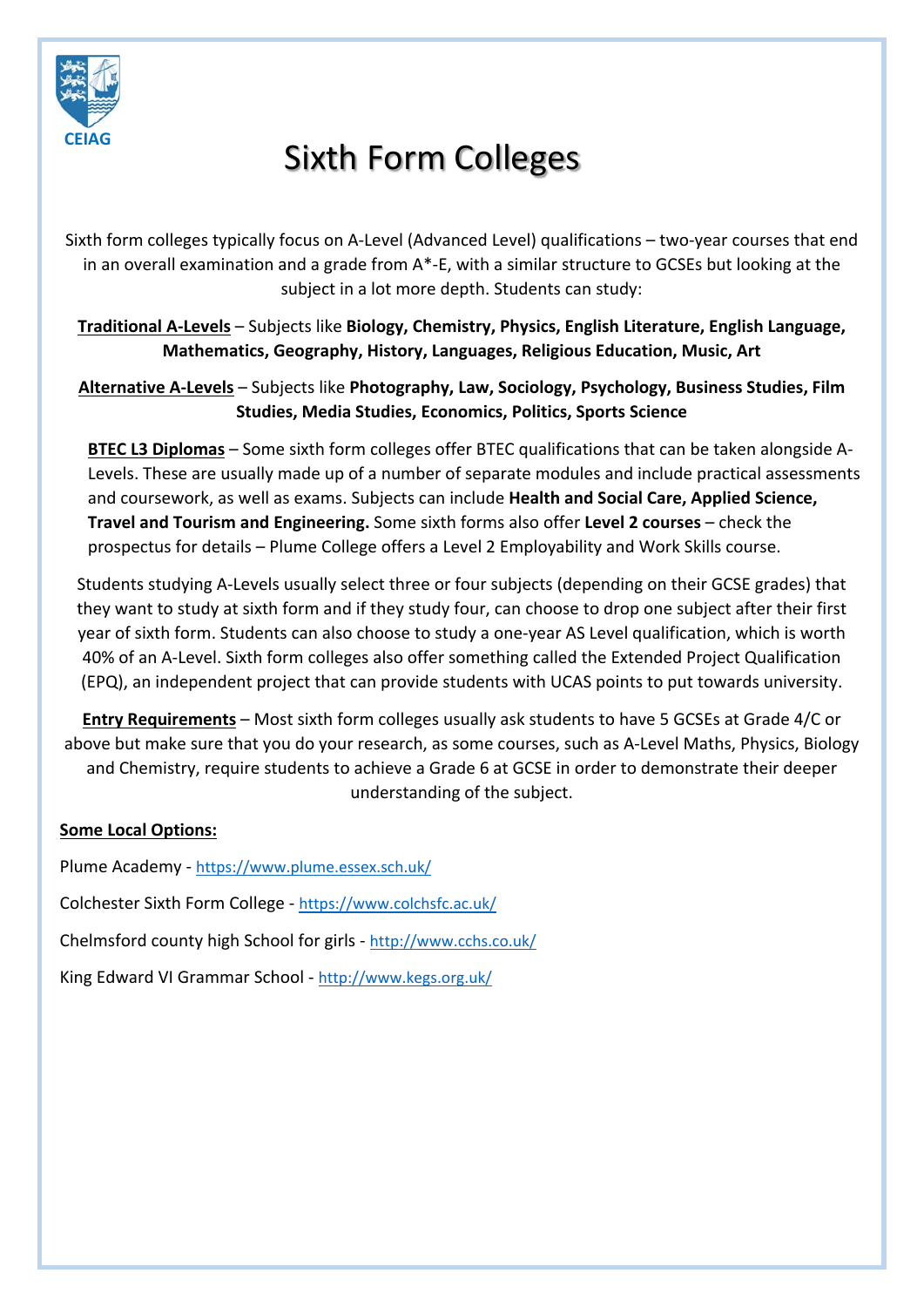

### **CEIAG**  Colleges and Training Providers

Colleges and training providers usually offer BTECs or other vocational qualifications that focus on a specific area of study in a practical way, which can include:

**General FE Colleges –** Offer everything from **Hair and Beauty**, **Childcare** and **Construction**, through to **Business Management**, **Games Design**, **Automotive Engineering, Food Technology**, **Fashion Design**, **Performing Arts** and **Photography**:

Chelmsford College – www.chelmsford.ac.uk

Colchester Institute including Braintree Campus www.colchester.ac.uk

Writtle University College – www.writtle.ac.uk

South Essex College – www.southessex.ac.uk

USP College – www.uspcollege.ac.uk

Harlow College – www.harlow‐college.ac.uk

Stansted Airport College ‐ http://www.stanstedairportcollege.ac.uk

**Entry Requirements**:

**Entry Level/Level 1** – Can require anything from no qualifications up to 3 GCSEs (any grade)

**Level 2** – Usually requires 3 GCSEs at Grade 3/D or above

**Level 3** – Usually requires 5 GCSEs at Grade 4/C or above

### *Maths and English resits – What are the rules?*

It is important to remember that if you get lower than a Grade 4/C in your GCSE Maths and English exams, you will need to re‐sit these qualifications as part of any course you study at college or as part of an apprenticeship. It is nothing to worry about, as the college or training provider will help you with studying for these qualifications or if necessary, get you to complete an alternative qualification called Functional Skills Maths and English, which is available for any students who achieve lower than a Grade 3 in their GCSE Maths/English.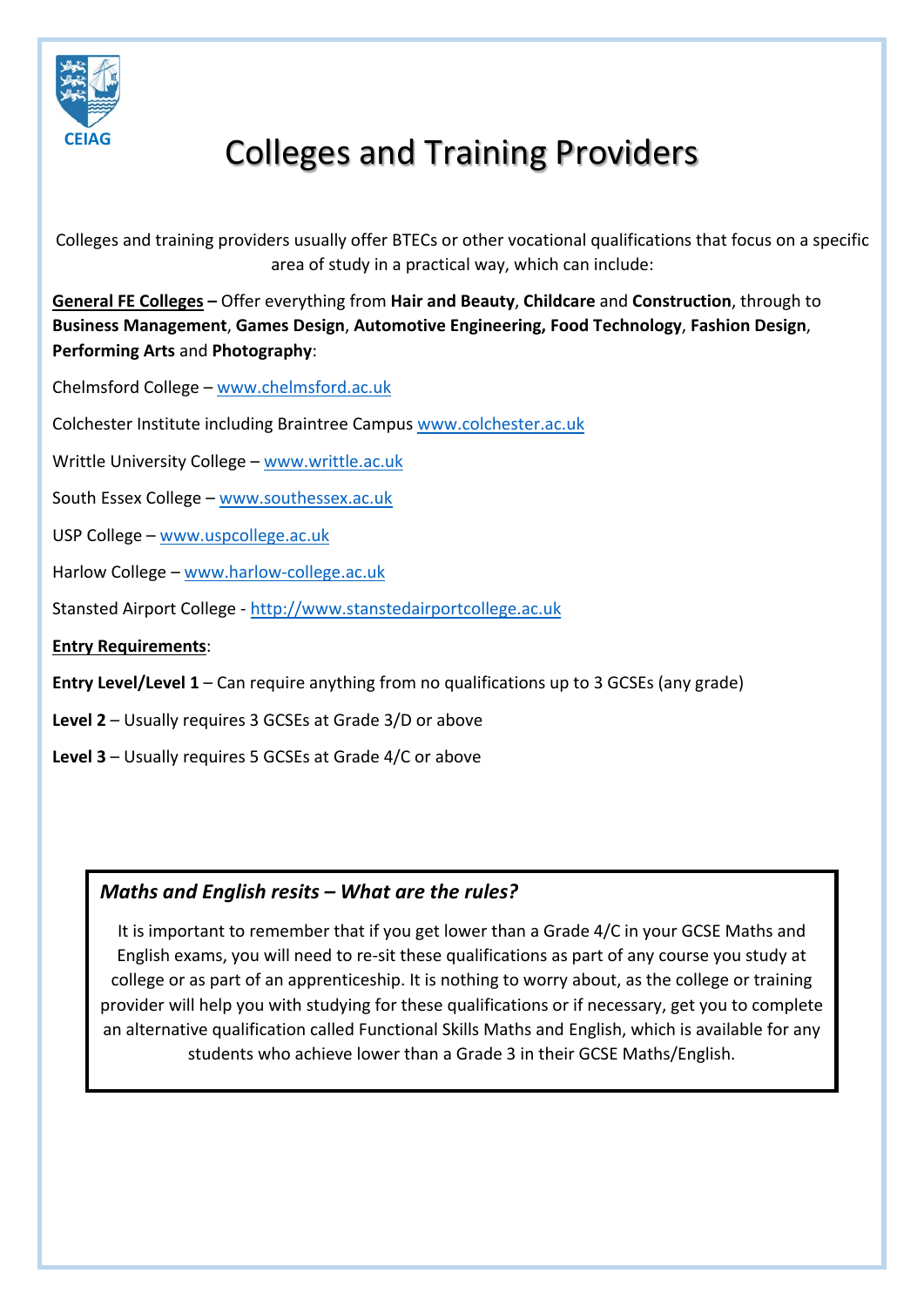



T Levels are new courses coming in September 2020, which will follow GCSEs and will be equivalent to 3 A Levels. These 2‐year courses have been developed in collaboration with employers and businesses so that the content meets the needs of industry and prepares students for work.

T Levels will offer students a mixture of classroom learning and 'on‐the‐job' experience during an industry placement of at least 315 hours (approximately 45 days). They will provide the knowledge and experience needed to open the door into skilled employment, further study or a higher apprenticeship.

From 2020, some colleges will be offering the Digital pathway for T‐Levels but more options will become available as the qualifications are rolled out between 2020 and 2021, so they may be an alternative option for students after completing their first year in college from 2020-2021. For more information on T-Levels, check out the link below:

https://www.gov.uk/government/publications/introduction‐of‐t‐levels/introduction‐of‐t‐levels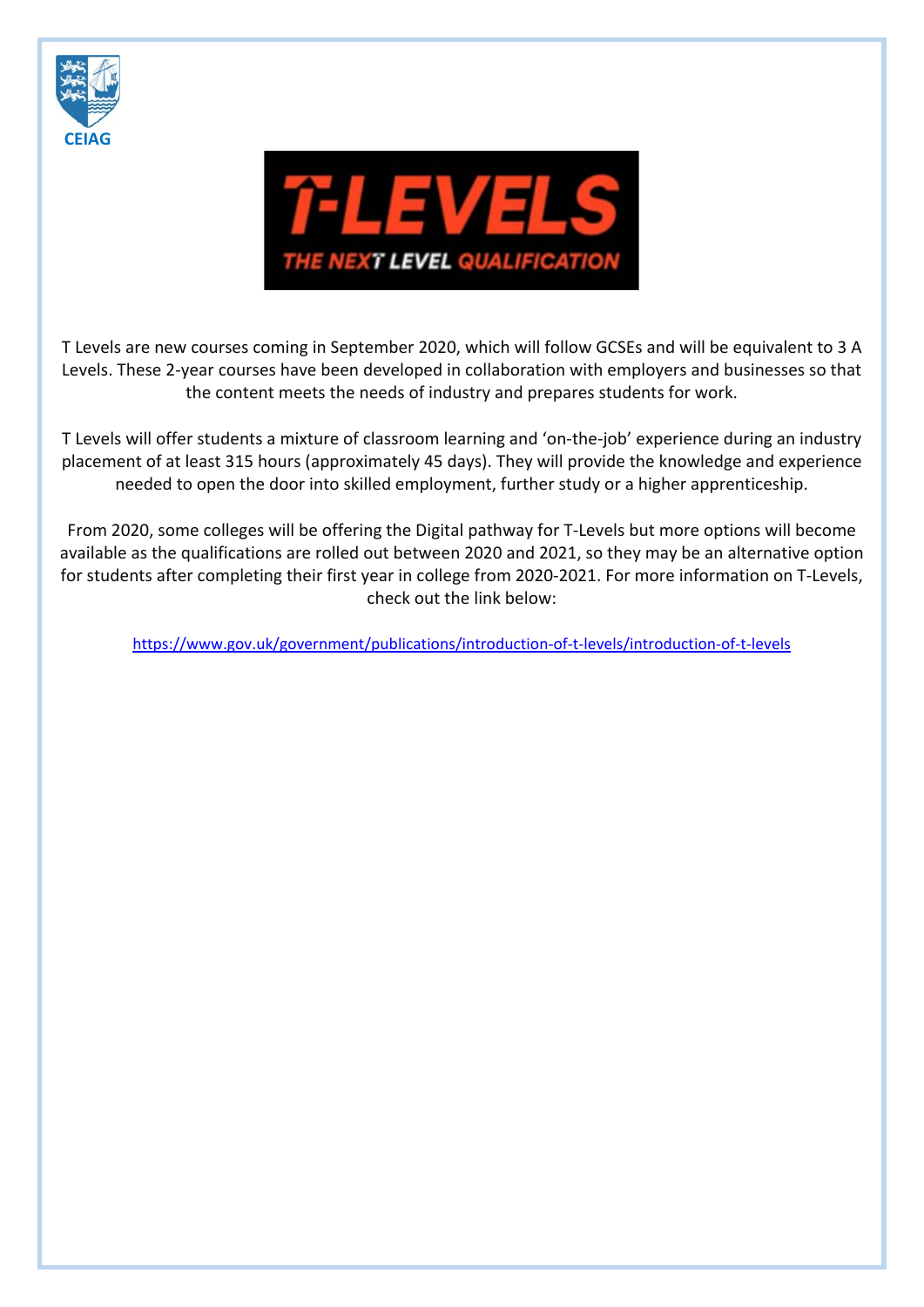

### Apprenticeships and Traineeships

**Apprenticeships** – Involve working for an employer in a specific role while being trained to do the job by experienced staff, in a combination of on-the-job and off-the-job training at a college or training provider (this must be at least 20% of the apprenticeship). Apprenticeships must be at least one year long and all apprentices must be paid a minimum of £3.90 per hour (although many companies pay more!). Apprenticeships can now be undertaken in a variety of industries, including **Engineering**, **Graphic Design**, **Software Development**, **Hair and Beauty** and **Catering** (and can be started as soon as an individual turns 16 and has left full‐time education, although you can apply beforehand). Apprenticeships come in four different levels:

**Intermediate/Level 2** (equivalent to GCSE) – usually requires Maths/English at GCSE.

**Advanced/Level 3** (equivalent to A‐Level) – usually requires 5 GCSEs at Grade 4+

**Higher/Level 4‐5** (equivalent to Foundation Degree) – usually requires L3 or A‐Levels

**Degree/Level 6‐7** (equivalent to University Degree) – usually requires 3 A‐Levels or similar

**Level 2 and 3** ‐ Practical on the job learning with nationally recognised vocational qualification, a technical certificate such as a BTEC or City & Guilds or other professional qualifications as specified by the particular career sector. Also Maths and English (if required).

Progression to higher or degree level apprenticeships, full time employment and can lead to full time higher education (after level 3).

Level 4 -7 – usually after sixth form or college. Learning in the workplace with college or university study (Higher National Diploma/Degree) and/or professional qualifications.

**Traineeships** – Opportunity for students aged 16‐24 who do not have the relevant qualifications, experience or skills to start an apprenticeship but are interested in progressing on to one in the future. **Traineeships** involve a programme of up to six months of study, including a work placement, qualifications in Maths and English and support with finding a job or apprenticeship once the course is completed. Students are not paid for taking part but can apply for a 16‐19 Bursary Fund to help with costs.

### **Other useful Links:**

Find out more ‐ https://www.gov.uk/apprenticeships‐guide and https://www.apprenticeships.gov.uk To search and apply for vacancies ‐ https://www.gov.uk/apply‐apprenticeship

Check websites of large organisations for information about recruitment of school leavers. Companies will recruit anytime from November of year 11 onwards.

To find out about Higher and Degree level apprenticeships www.gov.uk/government/publications/higher‐and‐ degree‐apprenticeships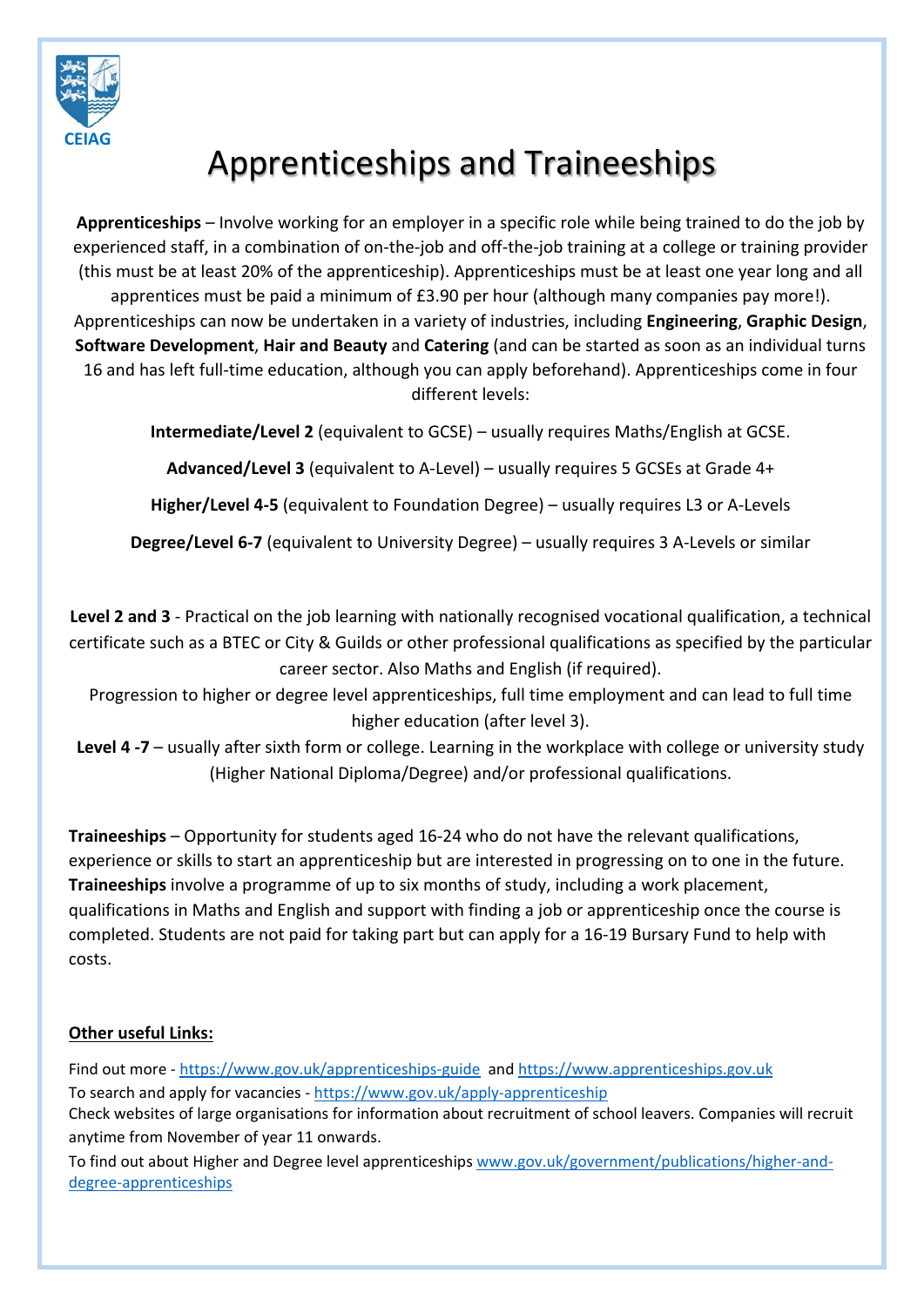

### **CEIAG** Applying for post-16 – How does it work?

Students will begin applying for their post‐16 options in the Autumn term and the application process for sixth form, college and apprenticeships takes place throughout the course of the academic year. Here is a projected timeline:



\*Please note that different colleges/ sixth forms will have different closing dates and you must check on their website.

There are different ways for students to apply for **sixth form**, **college** and **apprenticeships**, which we will look at below:

**Sixth Form and College Websites** – Most College/ sixth forms will have an online application system on their website. Alternatively, you can request an application form.

https://www.apprenticeships.gov.uk/ - The government's apprenticeship portal, which allows students to make an account and search and apply for apprenticeships.

**Job Sites** – Job search engines such as **Indeed**, **Reed** and **GetMyFirstJob** can also be used to find and apply for apprenticeship and traineeship vacancies.

**Vinspired** – Volunteering website where students can search for local opportunities.

**NOTE:** Apprenticeship and Traineeship applications run throughout the academic year and students must be 16 and have finished full‐time education before starting. Apprenticeships have a much more detailed application process than sixth form or college and may require students to find their own placements if taken via colleges.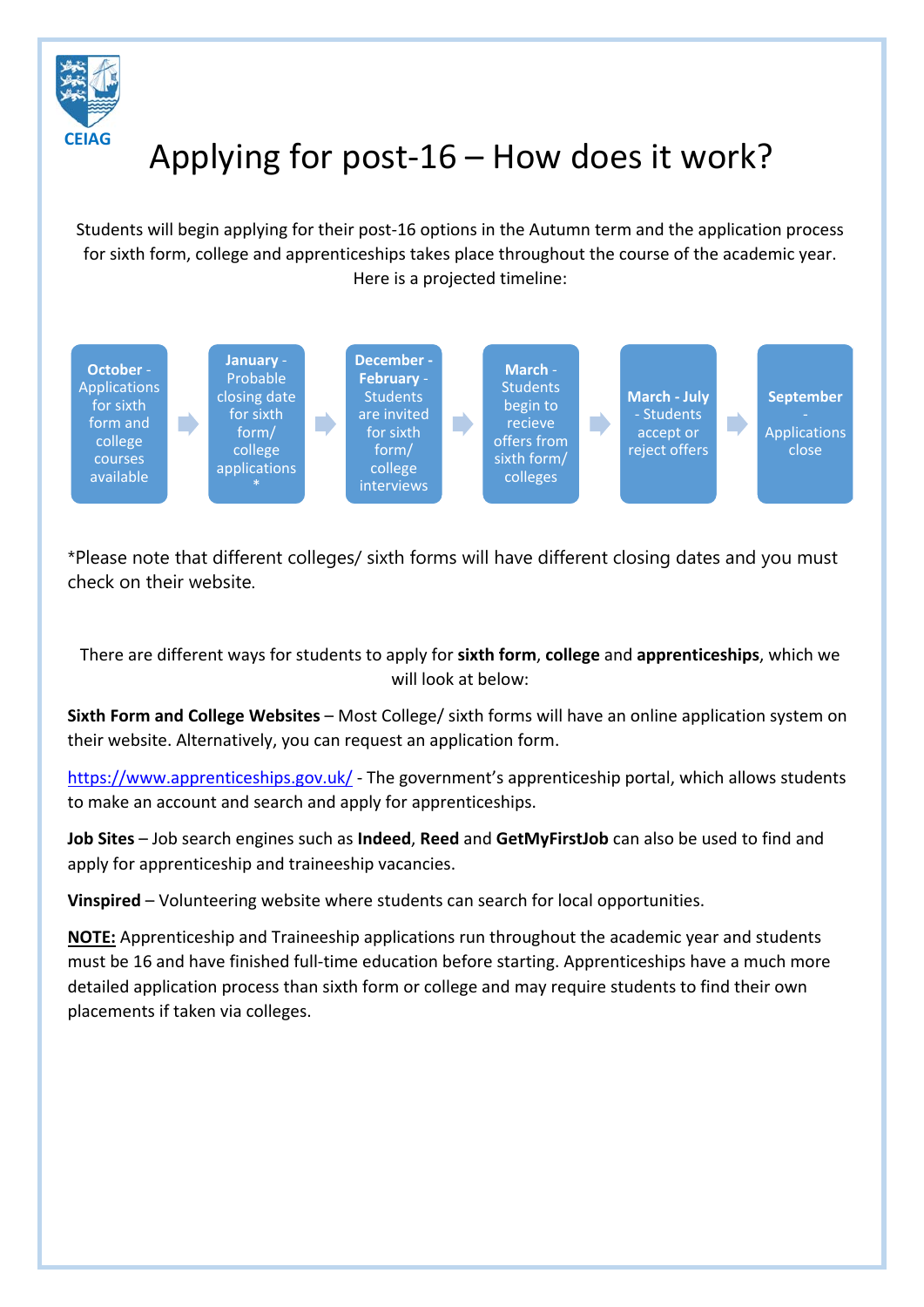

### Preparing Your Safety Net

Although many students achieve the grades that they want from their GCSE examinations, it is important to prepare a back‐up option in case students change their minds about what subjects they want to study or are unsuccessful in getting the grades required in order to progress on to their college/apprenticeship/course of choice.

The great news is that students can apply and accept offers from as many sixth forms, colleges and training providers as they want and can then make their mind up about which one they want to progress on to in September after visiting the environment, meeting the staff and finding out what GCSE grades they have received in August!

**REMEMBER** – Always prepare your '*Safety Net'*!

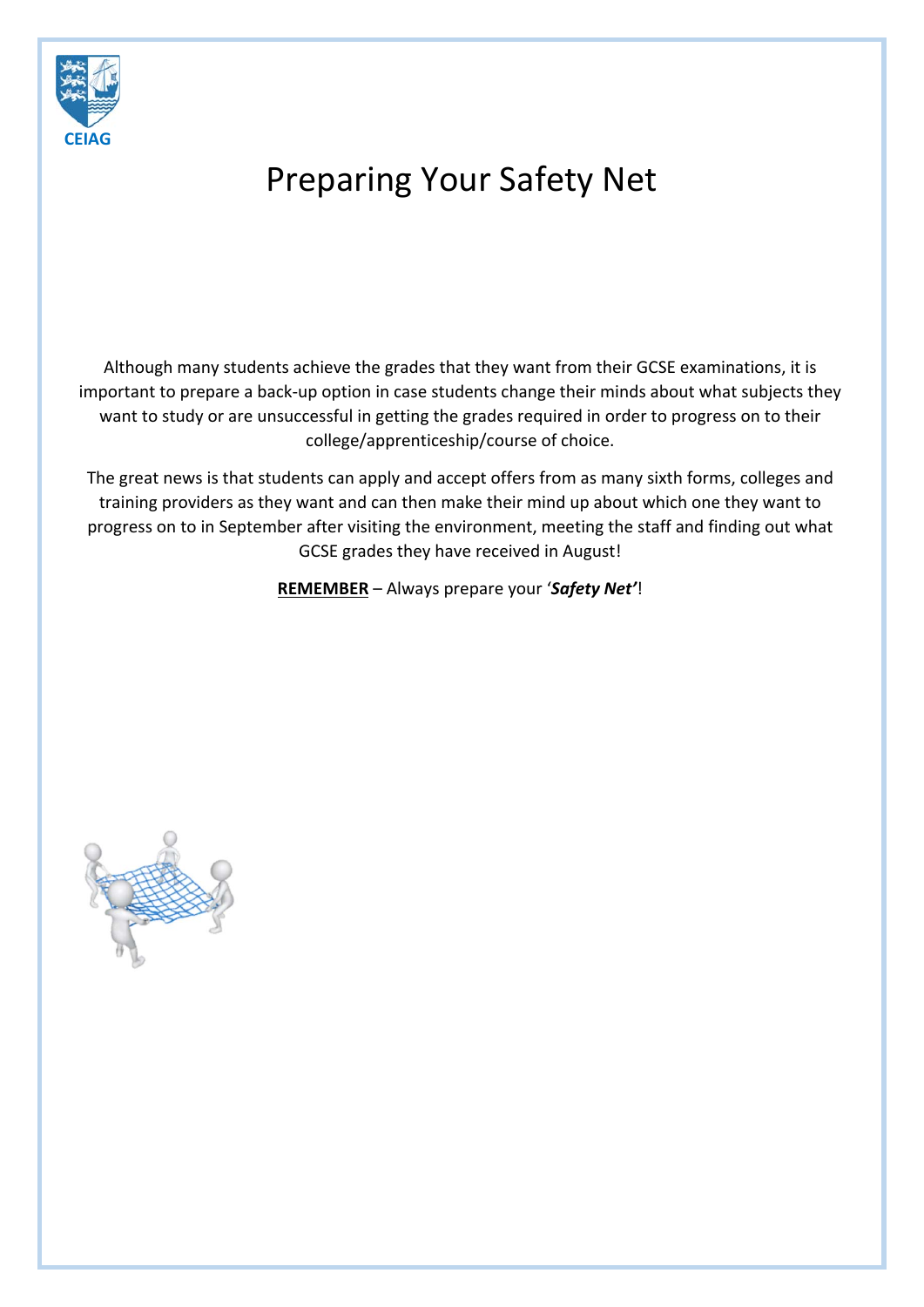

### Entry Requirements – What do I need to get in?

The recent changes to the GCSE grading system have confused some people, so take a look at the information below to make sure you know what grades you might need to get at GCSE in order to move on to your chosen destination after Year 11:

| <b>New grading structure</b> | <b>Current grading structure</b> |  |
|------------------------------|----------------------------------|--|
| 9                            |                                  |  |
| 8                            |                                  |  |
|                              | A                                |  |
| 6                            | B                                |  |
| 5                            |                                  |  |
| 4                            | C<br>**********                  |  |
| R                            | D                                |  |
|                              | E                                |  |
| $\overline{2}$               | F                                |  |
|                              | G                                |  |
| U                            | U                                |  |

#### **Key Points:**

- A **Grade 4** is a *Standard Pass*, while a **Grade 5** is a *Strong Pass*
- Only around 2‐3% of students will achieve a **Grade 9**, making it a little higher than the old **A\***
- Although the new grades don't exactly match the old grades, colleges will mostly view them as follows:

#### **9‐7** = A\*‐ A **6** = B **4‐5** = C **3‐1** = D and below

- Vocational qualifications like *BTEC* and *VCERT* match up with GCSEs as follows:
	- **L1** = GCSE grades 1‐3 (Pass ‐ Distinction)
	- **L2** = GCSE grades 4‐9 (Pass Distinction)
- Most colleges, sixth forms and apprenticeships accept BTEC‐type qualifications, as do **95%** of universities, including the Russell Group and Oxford!

#### **Do your research!**

No matter what you read online, it is important to check all information carefully. Although the Department for Education have stated that a Grade 4 will be considered the official 'Pass Mark' for students (https://www.tes.com/news/new‐gcse‐pass‐lowered‐grade‐5‐4‐dfe‐u‐turn), not all colleges or universities may agree with this. For example, Kings College London and UCL both now ask for a Grade 5 at GCSE in English and Maths as part of their entry requirements, but Manchester, Leeds and Liverpool (all Russell Group universities) still consider Grade 4 the equivalent to a C.

### **Use ALL the information available!**

As stated above, different post‐16 and post‐18 pathways may ask for different entry requirements depending on the course and/or college. For example, some apprenticeships require only GCSE English and Maths at Grade 3 (D) and above, while some sixth form colleges ask for a Grade 5/6 (high C/B) in the subject students are wanting to take up from GCSE to A‐Level.

#### **Some useful references:**

**Which University – How important are my GCSEs?** https://university.which.co.uk/advice/gcse‐choices‐university/how‐important‐are‐my‐gcse‐grades

**Ofqual** ‐ https://ofqual.blog.gov.uk/2018/03/02/gcse‐9‐to‐1‐grades‐a‐brief‐guide‐for‐parents/

**The Student Room** ‐ https://www.thestudentroom.co.uk/gcse/exams/new‐gcse‐grades‐explained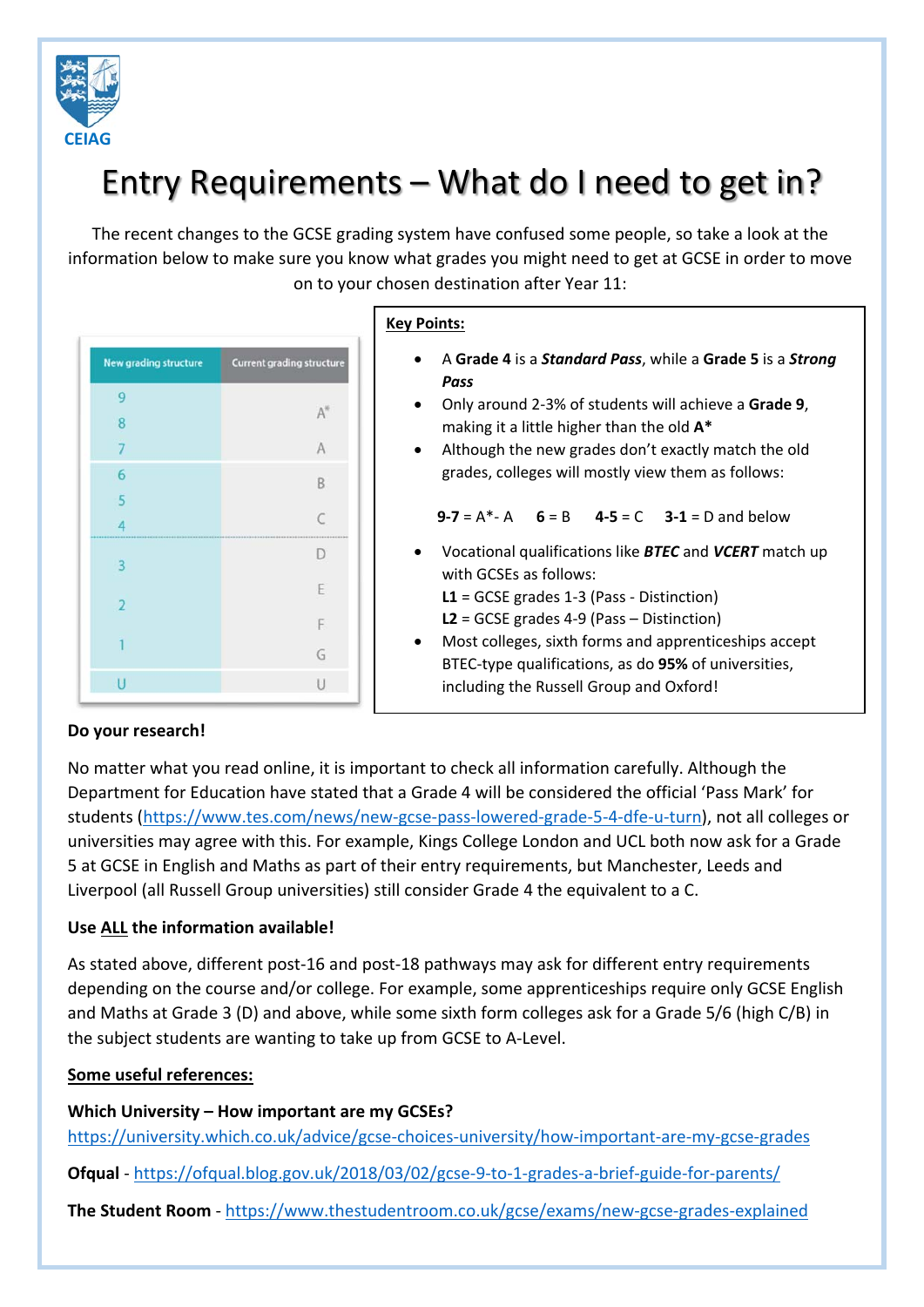

## 薬の Qualification Levels Guide – GCSE to Degree Level

| L <sub>6</sub><br>Grades       | <b>University</b><br><b>Degree</b><br>(BA/BSc/BEng)<br><b>Usually GCSE Maths/English at</b>                                                                                                  | <b>University Degree</b><br>(BA/BSc/BEng)<br><b>Usually GCSE Maths/English at grade 4/5</b>                                                                                  | <b>Degree</b><br>Apprenticeship<br>$(NVQ L5 + L6)$<br><b>Usually GCSE Maths/English at grade</b>        |
|--------------------------------|----------------------------------------------------------------------------------------------------------------------------------------------------------------------------------------------|------------------------------------------------------------------------------------------------------------------------------------------------------------------------------|---------------------------------------------------------------------------------------------------------|
| Needed:                        | grade 4/5 and 2-3 A-Levels/BTEC L3<br><b>Extended Diploma (check first!)</b>                                                                                                                 | and 2-3 A-Levels/BTEC L3 Extended<br><b>Diploma (check first!)</b>                                                                                                           | 4/5 and 2-3 A-Levels/BTEC L3 Extended<br>Diploma (check first!)                                         |
| L5<br>L4                       | <b>HND (Higher</b><br><b>National</b><br>Diploma-<br>L5)<br><b>Foundation</b><br><b>Degree</b><br>(FdA, FSc)<br><b>HNC</b> (Higher<br><b>National</b><br>Certificate-<br>$\lfloor 4 \rfloor$ | <b>HND (Higher</b><br><b>National</b><br>Diploma-<br><b>Foundation</b><br>L5)<br><b>Degree</b><br>(FdA, FSc)<br><b>HNC</b> (Higher<br><b>National</b><br>Certificate-<br>L4) | <b>Higher/Degree</b><br>Apprenticeship<br>(NVQ L4 + L5)                                                 |
| Grades<br>Needed:              | <b>Usually GCSE Maths/English at</b><br>grade 4 and 1-2 A-Levels/<br><b>L3 Diploma/Extended Diploma</b>                                                                                      | <b>Usually GCSE Maths/English at</b><br>grade 4 and 1-2 A-Levels/<br><b>L3 Diploma/Extended Diploma</b>                                                                      | <b>Usually GCSE Maths/English at</b><br>grade 4 and 1-2 A-Levels/<br><b>L3 Diploma/Extended Diploma</b> |
| L3                             | <b>A-Levels</b>                                                                                                                                                                              | <b>L3 Diploma / Extended</b><br><b>Diploma (BTEC or other)</b><br>/ Access to HE courses                                                                                     | <b>Advanced</b><br><b>Apprenticeship (NVQ L3)</b>                                                       |
| <b>Entry Grades</b><br>Needed: | <b>Usually 5 GCSEs at grade 5 or</b><br>higher, including Maths and English                                                                                                                  | 5 GCSEs at grade 4 or higher<br>(usually including Maths and English)                                                                                                        | <b>Usually at least 3-5 GCSEs (but</b><br>sometimes no formal qualifications)                           |
| ◢                              | <b>GCSEs</b><br>(grades 9-4)                                                                                                                                                                 | <b>L2 National / BTEC</b><br><b>Diploma / Functional Skills</b>                                                                                                              | <b>Intermediate</b><br><b>Apprenticeship (NVQ L2)</b>                                                   |
| <b>Entry Grades</b><br>Needed: | <b>None</b>                                                                                                                                                                                  | 3-4 GCSEs at grade 3 or higher<br>(usually including Maths and English)                                                                                                      | Usually none, although sometimes GCSE<br><b>Maths and English and a skills test</b>                     |
| L1                             | <b>GCSEs</b><br>$\left($ grades 3-1 $\right)$                                                                                                                                                | L1 Diploma /<br><b>Functional Skills</b>                                                                                                                                     | <b>Traineeship</b><br>(preparation for apprenticeship)                                                  |
| <b>Entry Grades</b><br>Needed: | <b>None</b>                                                                                                                                                                                  | <b>None (sometimes basic Maths and</b><br>English)                                                                                                                           | <b>None</b>                                                                                             |
| Entry<br>Level 3               | <b>Key Stage 3</b>                                                                                                                                                                           | <b>E3 Diploma</b><br>(Foundation)                                                                                                                                            |                                                                                                         |
| <b>Entry Grades</b><br>Needed: | <b>None</b>                                                                                                                                                                                  | <b>None</b>                                                                                                                                                                  |                                                                                                         |
|                                | School / 6 <sup>th</sup> Form                                                                                                                                                                | <b>College / Further</b><br><b>Education</b>                                                                                                                                 | <b>Apprenticeships</b>                                                                                  |
|                                |                                                                                                                                                                                              |                                                                                                                                                                              |                                                                                                         |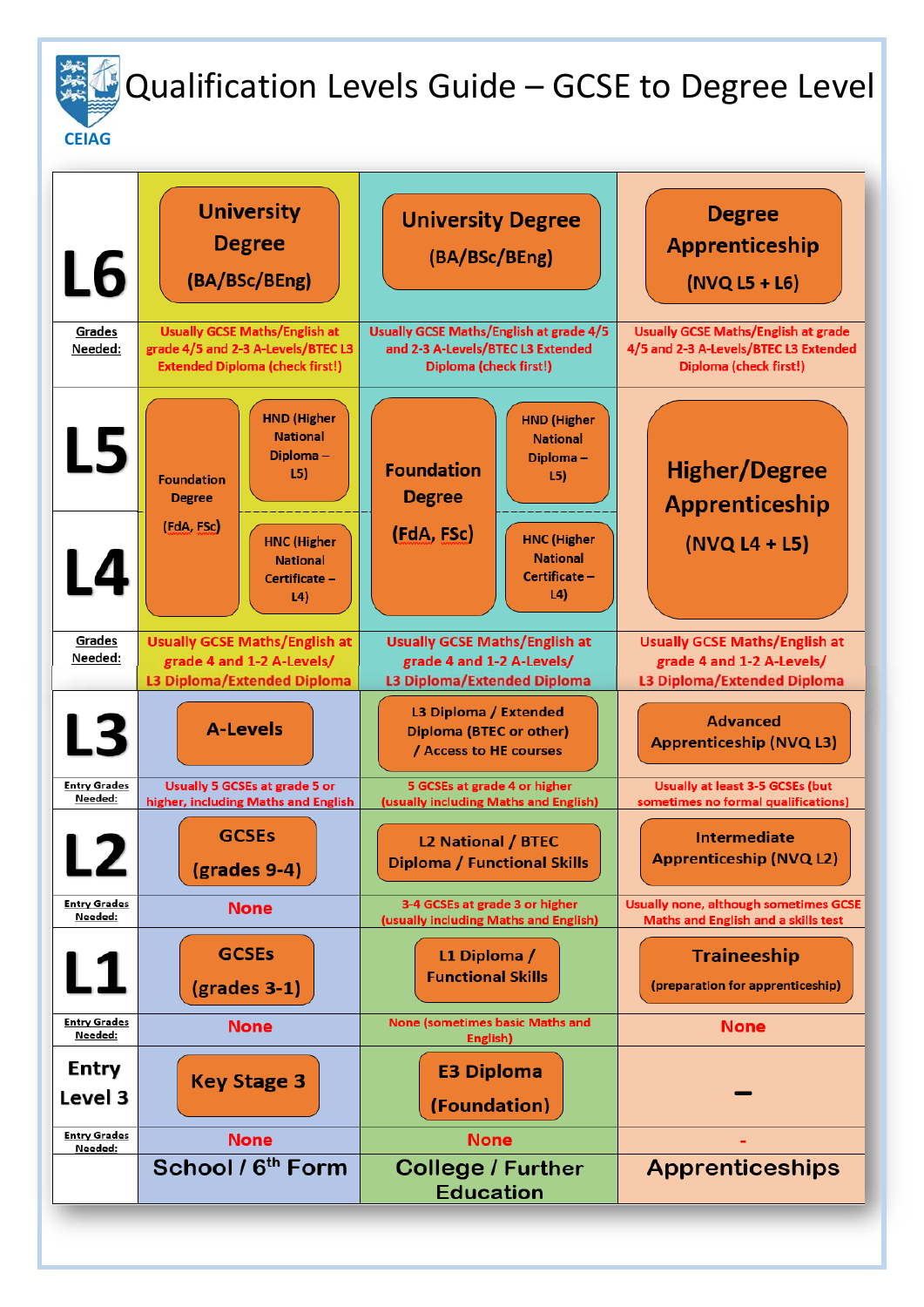

### How do I make my final decision about post‐16?

Making a decision about where to go after Year 11 can be tricky, particularly while you are busy revising for your final GCSE exams, so it is important to consider the following factors that might can help with decision making:

**Where can this option take me in the future?** If you are thinking about a destination after post‐16, such as university or higher/degree apprenticeships, it is important to know whether the qualifications you are taking from 16‐18 can help you to progress on to these pathways. Use websites like the Russell Group's **Informed Choices** (https://www.informedchoices.ac.uk/) or **Success at School** (https://successatschool.org/) to find out whether the course you choose after Y11 will allow you to progress on to what you want to do or speak with staff at the sixth form, college or apprenticeship you are applying to in order to get further details!

#### *For example:*

- ‐ *If you want to study Dentistry at university, you usually need to take A‐Levels in Chemistry and Biology/Maths/Physics.*
- ‐ *Some universities do not accept BTEC L3 Extended Diplomas (although 95% do!)*
- ‐ *Apprenticeships have varying entry requirements some ask for 5 GCSEs at Grade 4 or above while others ask for 2‐3 A‐Levels*

As mentioned above it is useful to research subjects needed for careers or higher education courses (university). To do this, you can use either of the following website‐ www.ucas.co.uk and www.whatuni.com. If you need inspiration for further education ideas, try the following link https://www.ucas.com/explore

#### **What will this option be like?**

Whatever you choose to do after Year 11, you will probably be doing it for at least one year, so it is important that you know that the learning environment and style of learning will be right for you. Why not…

- ‐ Speak to sixth form or college staff and students at one of the many Open Days or Open Evenings that take place throughout the year – the websites for each sixth form or college will have these dates and you can also find this information on the academy website.
- Research more about the sixth form, college or apprenticeship provider online to find out about what you would study as part of your qualification or what support the organisation can provide you with while you are studying.